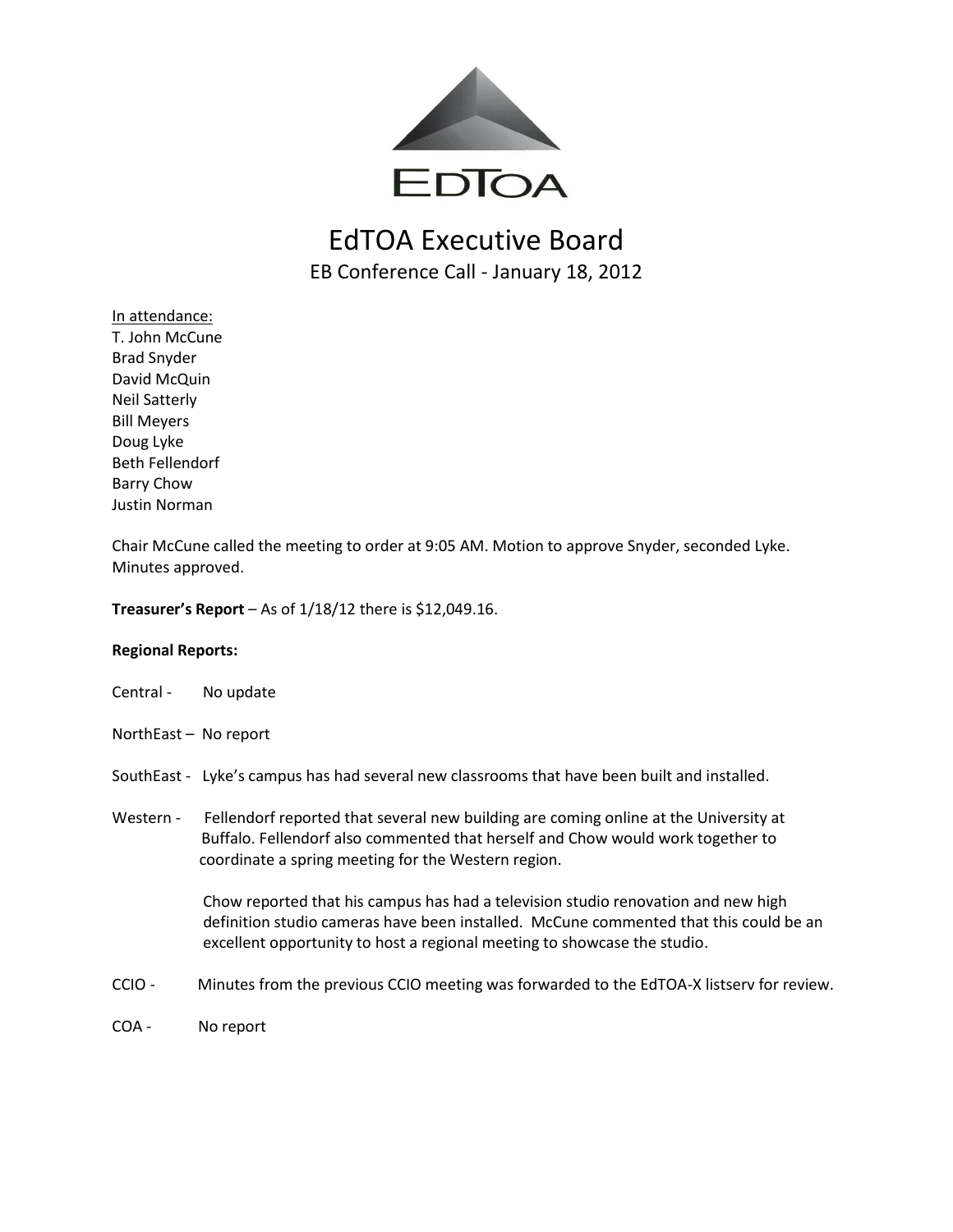

# EdTOA Executive Board EB Conference Call - January 18, 2012

#### FACT2

Advisory Council – Snyder indicated that the 1/10 meeting with Provist Lavalle went well. There were discussions on the instructional innovative grants, which will be further defined, before they are announced at this year's CIT conference. Snyder also informed EdTOA about the Edutech day that will take place at FIT on March  $16^{th}$ .

### FACT2

|              | Learning Environment Task Group - Snyder indicated that the database repository is currently in<br>development and will be shown at CIT as a proof of concept. ARTstor is working on a<br>draft of a site for hosting images to present to the task group. McQuin inquired as to<br>the possibility for a presentation at STC and Snyder agreed to organize one. |
|--------------|------------------------------------------------------------------------------------------------------------------------------------------------------------------------------------------------------------------------------------------------------------------------------------------------------------------------------------------------------------------|
| NY Network - | Satterly provided the update that the remote satellite uplink project is almost<br>complete! A few project have taken place for Governor's office. NYNetwork will also<br>be at FIT conference to discuss rich media at Edutech day.                                                                                                                             |
| $STC -$      | McCune will schedule an EdTOA STC Planning call for 1/31, at 9am, with the scope or                                                                                                                                                                                                                                                                              |

organizing sponsorships and sessions.

Webmaster - No report

### **Old Business:**

Regional Meetings for Spring 2012

- Central Tucci has agreed to host a regional meeting on 4/5, at Binghamton University. He will be showing hybrid classrooms and lecture capture facilities.
- Northeast Satterly has agreed to host a regional meeting on 4/6, at NYNetwork.
- Southeast Lyke and Bekier will be working on a date and location for a regional meeting.
- Western Fellendorf and Chow will be working on a date and location for a regional meeting

Regional Meetings for Fall 2012

McCune placed emphasis on the need to start exploring tentative dates and locations for  $\bullet$ regional meetings for the Fall 2012 semester and at times that will not compete with the Wizard Conference.

**Webinars**